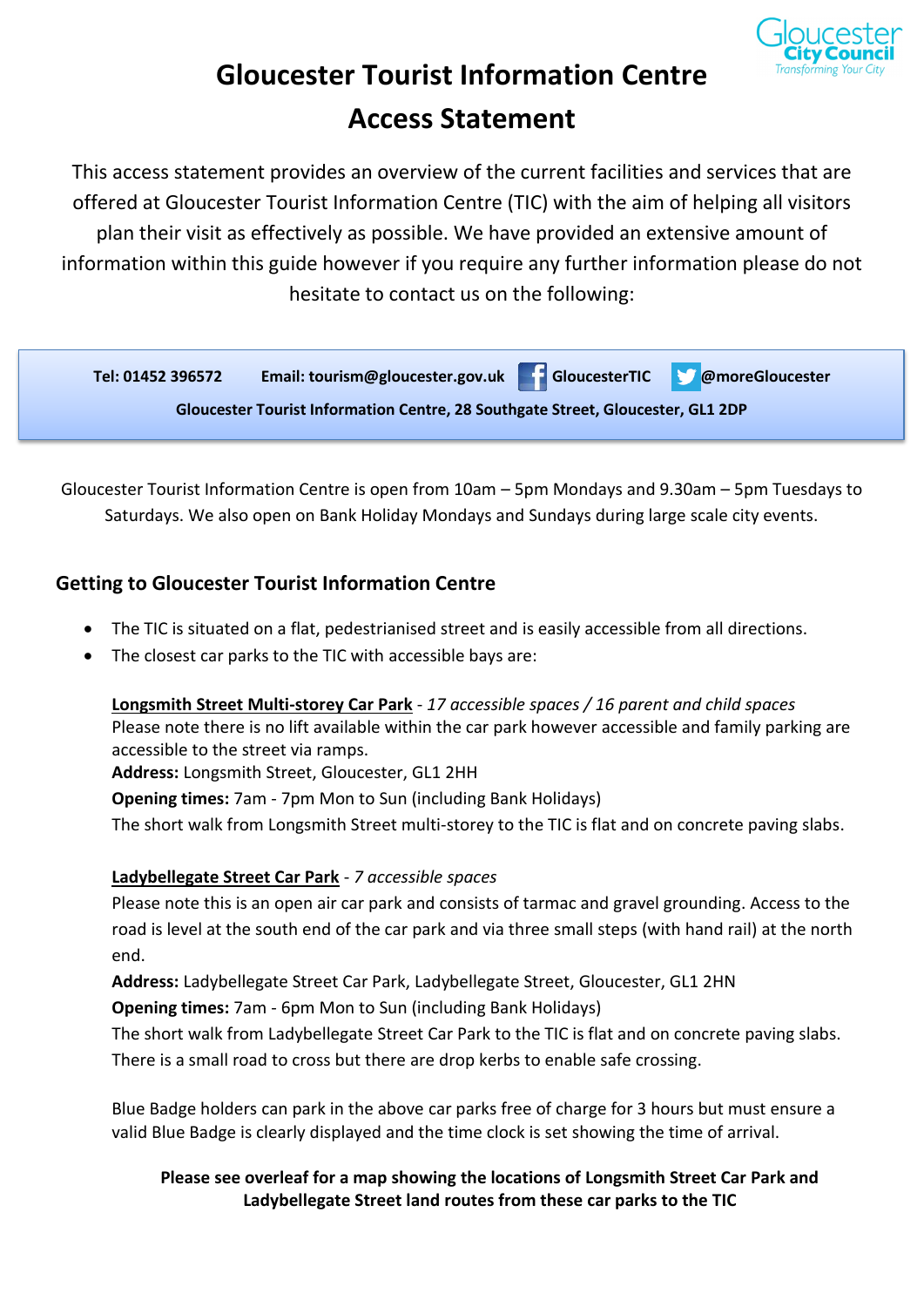

#### **Gloucester Shopmobility Service**

- Gloucester Shopmobility is centrally located and can provide battery powered scooters, wheelchairs, battery chairs, power chairs and rollators, enabling you to explore the city safely and at your own pace. **Address:** Gloucester Shopmobility, 1 Hampden Way, Gloucester, GL1 1SX **Opening times:** Monday to Friday 9.30am - 5pm, Saturday 9.30am - 5pm To book a scooter/wheelchair please call **01452 302871**, preferably as far in advance as possible. If calling outside office hours please leave a message on their answerphone. Booking is essential to
- There are a variety of taxi companies that can provide accessible services, including the following:

Andy Cars - 01452 523000 Abbey Taxis - 01452 555505 Associated Taxis - 01452 311700 Cathedral Taxis - 01452 371635 J Hayward - 07850732908 People Carrier Taxis - 01452 555666

secure your choice of vehicle due to high demand.

For detailed information about accessible and Blue Badge parking and accessible Taxi services across the city please request a copy of **Accessible Gloucester Guide.**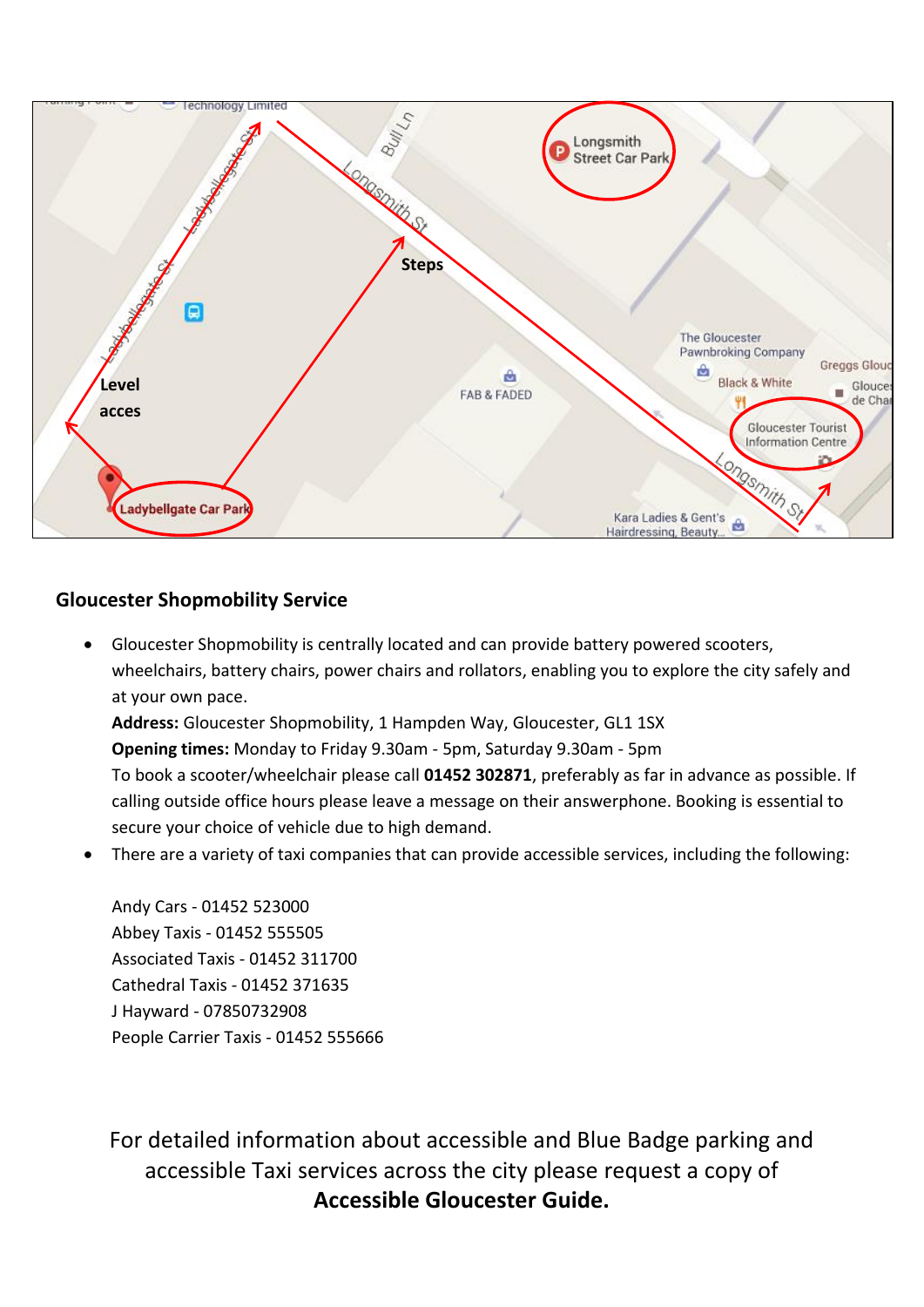# **Arrival and inside the TIC**



*Image: Inside Gloucester Tourist Information Centre (panoramic view)*

- The TIC is situated on the corner of Southgate Street and Longsmith Street. If approaching the TIC from the city centre, continue down the pedestrianised area of Southgate Street, where you will find the TIC on your right hand side. If approaching from Longsmith Street Car Park, Ladybellegate Street Car Park or the docks, you will find the TIC on your left hand side. Seating is provided along Southgate Street, with a bench being located a few metres from the TIC entrance.
- Outside the TIC you will find an A-board displayed to the right of the building, which will always be placed as close to the building as possible. **Please note if there are high winds we will not display the A-board for health and safety reasons.**
- Entrance in to the TIC building is flat and is accessed via a wide, **power assisted door**. The button to open the door is attached to the left of the door frame and indicated with a wheelchair symbol (please note there is currently no braille on the button but the text is indented). During warm weather the door is generally kept open so the power assisted door button will be deactivated during these times.
- As you enter the building, the enquiry desk is situated on your right hand side, with a **low level counter** and movable seating at the end. There is also a movable chair on the left hand side as you enter the building.
- We are a relatively small office and all areas within the TIC are level and tiled. There is a large literature stand forming an island towards the back of the office. We also from time to time have mobile display units on the shop floor but as **we enforce 3 metre spacing between displays**, there will always be an accessible route throughout the TIC.
- Towards the back of the TIC on the right hand side we have an information point which contains **accessibility information**, such as a reference copy of the Accessible Gloucester guide, a braille guide to Gloucester, a magnifying mirror, large print map and a wide range of information on accessible activities.
- The TIC is also fitted with a **T-Loop system** to aid clearer hearing across the premises.
- The lighting in the TIC is a mixture of fluorescent lighting (ceiling lights), spotlights (highlighting stock displays around the edge of the TIC) and natural light (emitted from two large windows to the front of the TIC).
- The TIC is a small but busy office so please expect there to be general background noise. We may also from time to time play promotional films but these will be kept to a low volume.
- There are **no public toilet facilities within the TIC**, however there are a number of facilities close by, the closest being Eastgate Shopping Centre (situated directly opposite the TIC).